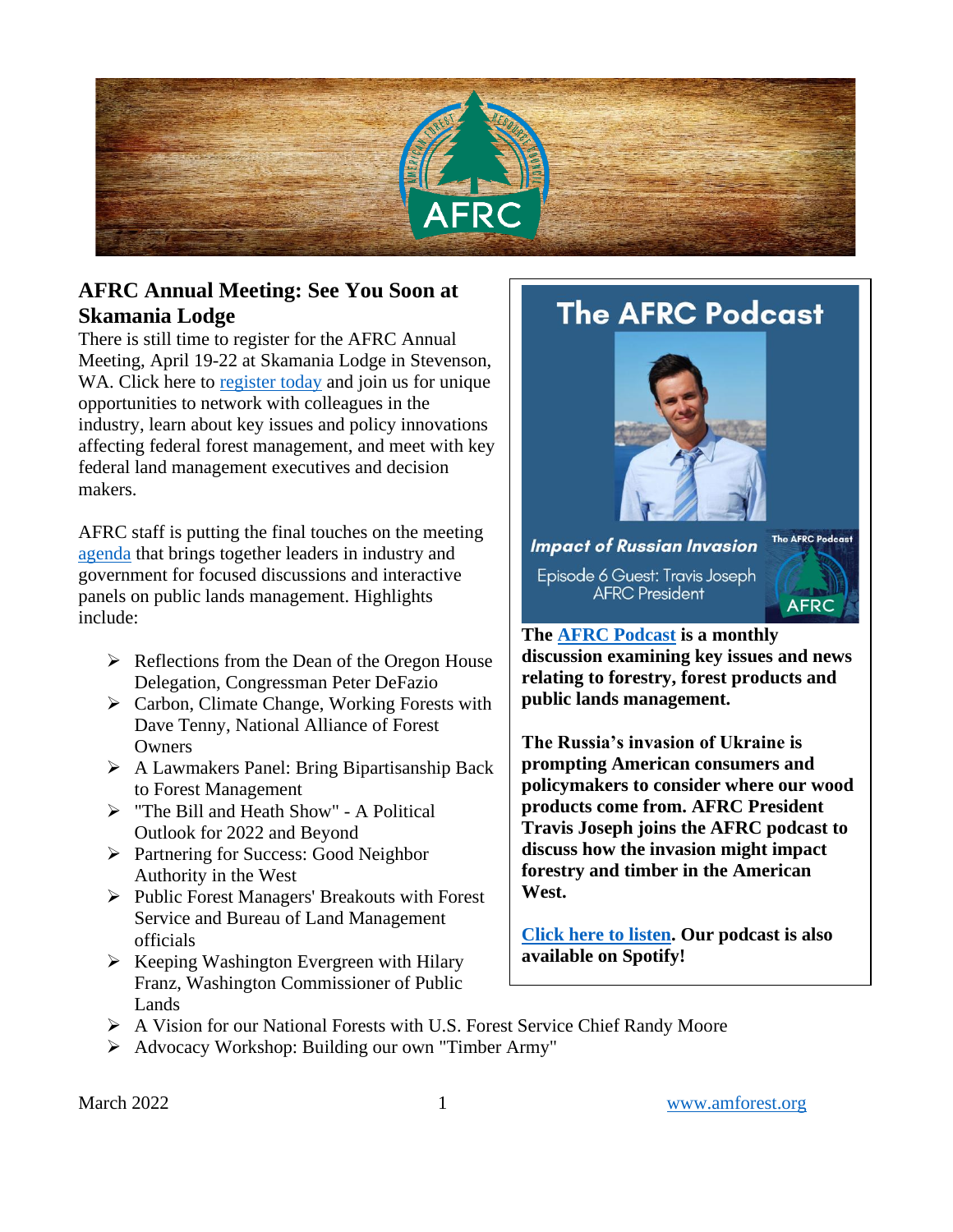Industry bragging rights will again be at stake at this year's annual AFRC Golf Open on Tuesday, April 19. Known as "The best Northwest golf course you've probably never heard of," this year's tournament will be held once again at Elk Ridge Golf Course down the road from Skamania Lodge in Carson. It's the perfect place for golfers of all levels with beautiful, panoramic views and challenging 18 holes.

Later that evening, we will kick off our Annual Meeting at Skamania Lodge's exceptional outdoor space with breathtaking views of the Columbia Gorge, the Riverview Pavilion. Come mingle with new and old friends, elected officials, an all-star lineup of presenters and speakers under 2,500 covered square feet of space featuring two indoor fireplaces and two outdoor fire pits. Visit our [annual meeting page](https://cvent.me/17Wgo9) for more information. We look forward to seeing you soon at Skamania Lodge!

#### **Washington DC Update**

*Fiscal Year 2022 Appropriations.* On March 15, President Biden signed into law a \$1.5 trillion Omnibus Appropriations bill for Fiscal Year 2022 – 5.5 months into the fiscal year. The measure sets spending levels for federal agencies and included \$13.6 billion in military and humanitarian aid for Ukraine. Overall, the bill provides \$730 billion in non-defense spending (a 6.7% increase over Fiscal Year 2021) and \$782 billion in defense spending (a 5.6% increase over Fiscal Year 2021). However, billions in additional COVID relief funding sought by President Biden and Democrats were not included.

The Forest Service received \$3.7 billion in non-fire funding, a \$239 million increase over last year. The bill provides \$4.1 billion for fire suppression and other wildland fire management programs, including \$2.1 billion in off-budget spending under the fire borrowing fix. Under the Forest Service's new budget structure, the agency receives \$1.07 billion to fund agency operations.

The National Forest System will receive \$1.9 billion which includes \$39 million for the Forest Products line item, a modest \$1.5 million increase over Fiscal Year 2021. The Fiscal Year 2021 budget request, which was developed by the Trump Administration, sought \$47 million for the Forest Product line item – the primary funding source for the agency's timber program. Meanwhile, the agency received \$187 million for Hazardous Fuels reduction activities, compared to \$180 million in Fiscal Year 2021. The Trump Administration had requested \$321 million, but this was before Congress provided the agency billions for hazardous fuels and forest restoration through the Bipartisan Infrastructure and Jobs Act.

The funding level provided for the timber program through the Forest Products line item is disappointing and far short of the levels sought by our industry. The Forest Service has indicated that it plans to offer 3.4 billion board feet of timber in Fiscal Year 2022, which would be a 600 million board feet (MMBF) increase over last year's disappointing level of 2.8 billion board feet – the lowest since 2013.

Meanwhile, the Bureau of Land Management (BLM) would receive \$117.3 million for the management of the Oregon & California Grant Lands in western Oregon. This compares to \$114.7 million in Fiscal Year 2021 and \$111 million in Fiscal Year 2020. The final report also included report language directing the BLM "to continue the fire protection agreement with the State of Oregon to maintain or enhance the current level of fire protection for BLM-managed lands in Western Oregon." Similar to recent years, the report directs the BLM to "regularly report its timber sale accomplishments for sales that have been sold and awarded rather than merely offered for sale."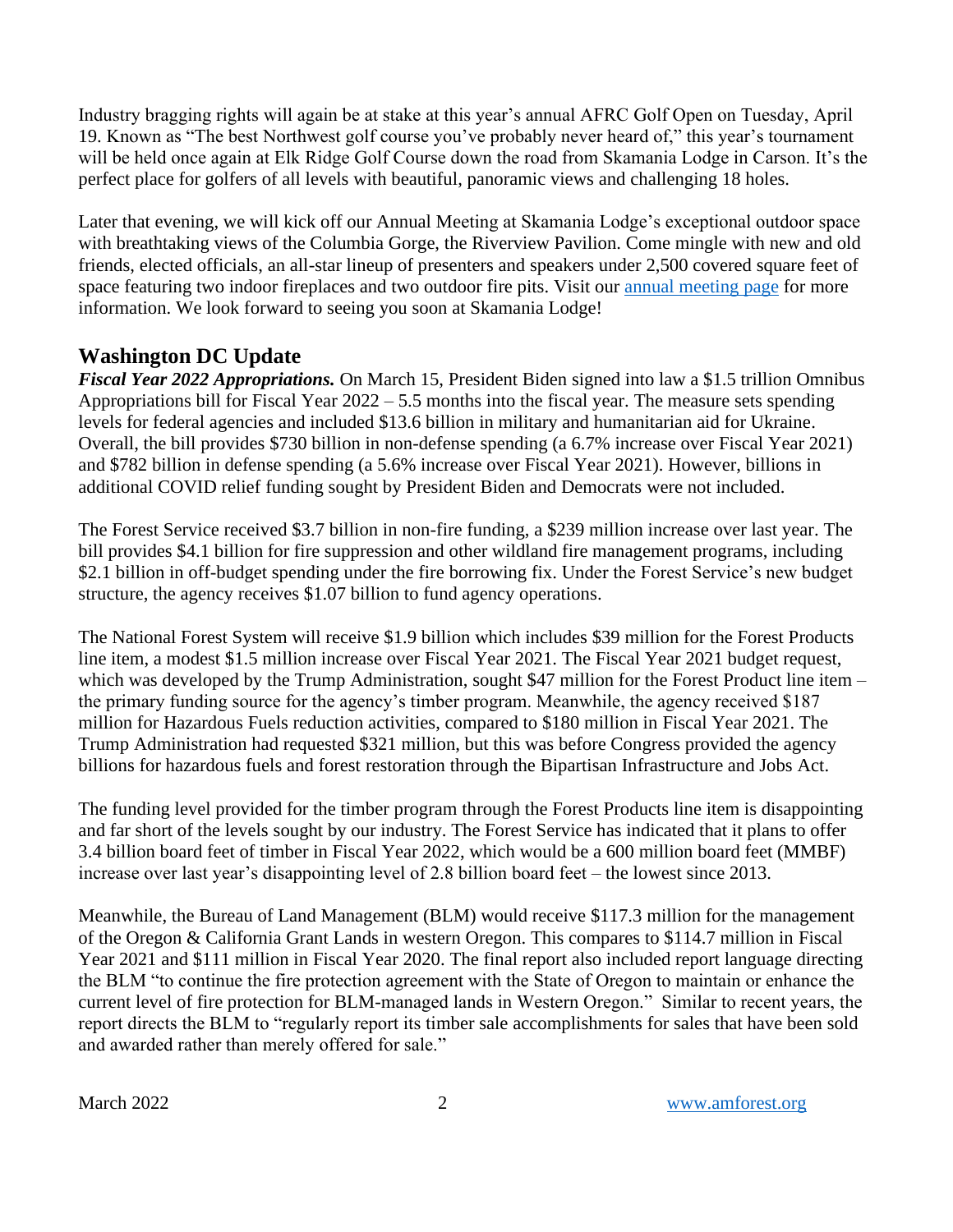The BLM plans to offer 278 MMBF timber in Fiscal Year 2022, which is even with the volumes outlined in its 2016 Resource Management Plans for western Oregon. The BLM sold 298 MMBF in Fiscal Year 2021, thanks in part to roadside salvage operations following the 2020 Labor Day fires.

*Fiscal Year 2023 Budget Request.* On March 28, the Biden Administration delivered its Fiscal Year 2023 budget request to Congress. The budget calls for a 20% "Billionaire Minimum Tax" on the ultra-wealthy and an increase in the corporate tax from 21% to 28%. It would direct billions in additional spending to the Defense Department and the Justice Department.

The Forest Service budget request would fund the National Forest System at \$2.2 billion, a \$300 million increase, "prioritizing forest restoration, recreation service delivery, climate smart land management, and reducing wildfire risk." Unfortunately, the Forest Products line item would receive a reduction at \$37.5 million. Our industry has requested a 25% increase for the agency's Forest Products program, so we will need to work with Congress to increase this funding level. The Vegetation and Watershed Management line item would jump from \$28.7 million to \$98.5 million to "help support post-wildfire restoration work necessary for improving watershed and landscape conditions for areas impacted by catastrophic wildfire that do not qualify for Burned Area Emergency Response."

The Forest Service budget request also includes an increase of \$334 million to "support necessary staff levels to enhance response to year-round fire activity and allow the agency to continue important investments that support the health, well-being, and resilience of the agency's wildland firefighting force." This funding is intended to support the Biden Administration's plan ensure wildfire firefighters receive no less than \$15 per hour and converting or adding an additional 3,200 firefighters and firefighting support personnel FTEs.

*AFRC in DC for meetings with Forest Service, Congress.* AFRC staff and members traveled to Washington, DC earlier this month for meetings with Congressional offices and Forest Service leadership in conjunction with the Federal Forest Resource Coalition (FFRC) board meeting. The group met with Forest Service Chief Randy Moore and Deputy Chief Chris French to focus on the agency's implementation of the Bipartisan Infrastructure and Jobs Act, which will provide the Forest Service nearly \$6 billion for hazardous fuels reduction and forest restoration efforts. The agency has also received an additional \$1.3 billion in supplemental appropriations for recovery activities to respond to the recent massive wildfire seasons. The group also met with Homer Wilkes, whom the Senate recently confirmed to serve as USDA Undersecretary for Natural Resources and the Environment, which oversees the U.S. Forest Service.

USDA and Forest Service leadership continue to underscore the importance of the forest products sector to the Forest Service's ability to treat overstocked federal forests. However, industry members expressed concern about the lack of clear direction for regions and forests to ensure this new funding results in projects that result in meaningful, effective treatments while also providing the raw materials needed to sustain the existing industry infrastructure. Some national forests are citing the increased recovery and fuels reduction work as a rationale for reducing timber outputs this year. This only threatens the remaining infrastructure the agency claims is essential to forest thinning. The Biden Administration and members of Congress are also hearing from anti-forestry activists who claim that setting aside wide swaths of national forests in the Pacific Northwest from any commercial thinning is an effective solution to climate change.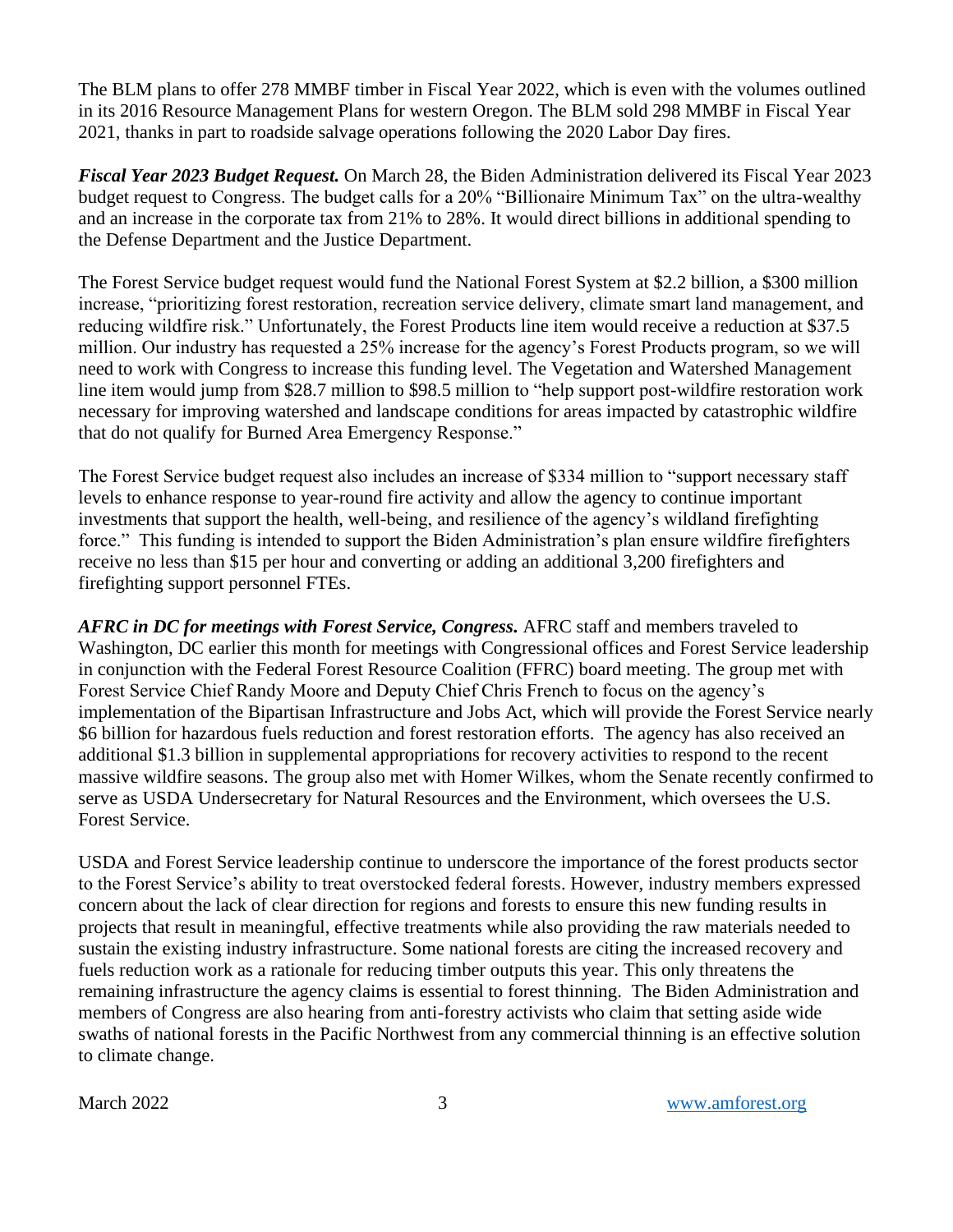It remains very challenging to meet with members of Congress and their staffs due to COVID restrictions and increased security following the January 6 capitol insurrection. However, AFRC members and staff did meet with lawmakers, their staffs, and the staff of key committees. While we expect very little legislative activity for the remainder of this year, Congressional staff are already looking ahead to the next Congress – particularly Republicans who hope the midterm election will hand them control of one or both chambers of Congress. /*Heath Heikkila*

# **AFRC Legal Update**

*Judge Aiken Denies Preliminary Injunction on Bear Grub and Round Oak Projects.* On March 23, Judge Aiken issued a [favorable ruling](https://amforest.org/wp-content/uploads/2022/03/bg_op.pdf) denying plaintiffs' request for a temporary restraining order/preliminary injunction against the BLM's Bear Grub and Round Oak Projects on the Medford District. Judge Aiken issued her decision *over ninth months* after the court held oral argument.

Last year, plaintiffs' filed an action against the U.S. Fish and Wildlife Service (FWS) regarding its 2020 Biological Opinion (2020 BiOp), which analyzed the impacts of the Bear Grub and Round Oak Projects on the Northern Spotted Owl. Of particular concern to AFRC was plaintiffs' claim that FWS failed to analyze the impacts on "floater" or non-resident owls. An unfavorable ruling on that issue could affect the BLM's ability to show owl "take avoidance" under its 2016 RMP, which in turn would limit the agency's ability to implement effective treatments in the Harvest Land Base. AFRC intervened on behalf of our members Timber Products, the high bidder for the Bear Grub timber sale, and Boise Cascade, the purchaser of the Lodgepole and Ranchero Timber Sales associated with the Round Oak Project. *See* [April](https://amforest.org/wp-content/uploads/2021/04/April-2021-Newsletter-1.pdf)  [2021 Newsletter.](https://amforest.org/wp-content/uploads/2021/04/April-2021-Newsletter-1.pdf)

Plaintiffs raised three main arguments as to why FWS's 2020 BiOp violated the Endangered Species Act (ESA) by failing to consider important aspects of the spotted owl conservation: (1) the BiOp failed to analyze the long-term effects of the action on spotted owls in light of the species' shorter life span; (2) the BiOp failed to consider the effects of the action on nonresident or "floater" owls and their recolonization efforts; and (3) the BiOp failed to consider the effects of the action given the possible success of the ongoing experimental barred owl control program. Judge Aiken, however, determined that plaintiffs' failure "to show serious questions going to the merits" of their ESA claims "weigh[ed] strongly" against granting their requested relief, declining to address the other preliminary injunction factors—i.e., irreparable harm, balance of the harms, and public interest.

At the outset, the court acknowledged that it "cannot substitute its judgment" for that of the FWS. As to the merits, the court first found that the BiOp adequately address the owl's life cycle. "FWS did not find, as plaintiffs suggest at oral argument, that the proposed [nesting, roosting, and foraging] treatments would cause the spotted owls to 'blink out' in the action area," given that these projects will retain the vast majority of NRF habitat in the action areas—96% in the Bear Grub Project and 83% in Round Oak Project. Second, the court found that the BiOp adequately addresses the impact of floater owls, noting that the precise "degree to which floaters influence or regulate populations is unknown." Instead, recolonization is dependent on competition from barred owls and the availability of large reserve habitats, as analyzed by the 2016 RMP. Third, the court deferred to FWS on whether and how to use the preliminary results of the barred owl control program in its BiOp. The barred owl experimental program is still ongoing and FWS was not required to make decisions on data that isn't available.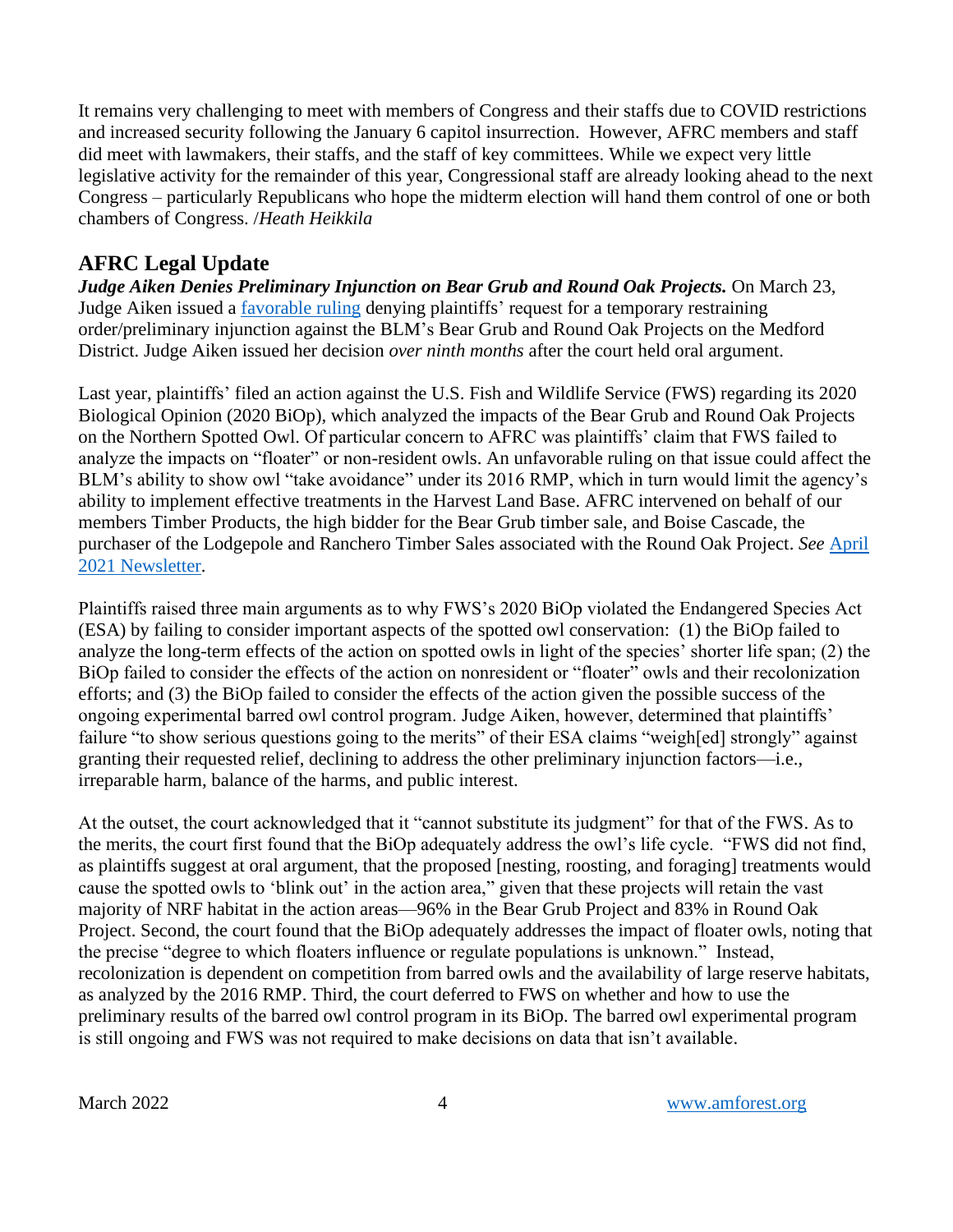Although Judge Aiken's decision in this case is not on the merits, the denial of the preliminary injunction is a huge win. The Round Oak and Bear Grub Projects are important projects, authorizing timber harvest and fuels reduction on 8,142 acres and generating 57.3 MMBF. Boise Cascade has been operating its sales since last summer. Unfortunately, the BLM may put the Bear Grub Project on hold, for reasons unrelated to the litigation, to revise its Environmental Assessment in light of concerns raised during the administrative protest process.

This case is part of a series of cases brought by the same plaintiff group, challenging various BLM projects under the ESA. For example, plaintiffs raised identical ESA claims against the BLM's North Project—i.e., the failure to analyze the owls' life cycle, failure to analyze impacts to floater owls, and the failure to use habitat assessment for determining the possibility of take. In August 2021, Judge Clarke issued a Findings and Recommendation, which was adopted by Judge McShane, rejecting plaintiffs arguments and upholding the project. Plaintiffs have brought another challenge with identical claims against the BiOp for the Poor Windy and Evans Creek Projects, which is currently pending before Judge Aiken. As for this case, plaintiffs have 60 days to appeal denial of the preliminary injunction to the Ninth Circuit. /*Sarah Melton*

*Grays Harbor Superior Court Upholds the About Time, Bluehorse, and Proposer DNR Timber Sales*. In our [January 2022 Newsletter,](https://amforest.org/wp-content/uploads/2022/01/January-2022-Newsletter.pdf) we mentioned how a fledgling anti-forestry group, the Center for Responsible Forestry, has appealed a series of DNR timber sales, demonstrating a broader policy agenda, asserting identical claims that DNR has failed to comply with its "Old Forest Target" in its 1997 Habitat Conservation Plan (HCP) and the 2006 Policy for Sustainable Forests (2006 PSF). The Center's arguments are simply that: 1) DNR has enforceable obligations under its 1997 HCP and 2006 PSF to ensure that 10-15 percent of its forests attain a minimum age of either 150 or 123 years by 2097, and 2) the timber sale should be stopped because DNR is not on track to meet these targets. In our view, the Center had completely misinterpreted DNR's obligations under the 1997 HCP and 2006 PSF and question whether the *aspirational targets* of the HCP and 2006 PSF will be achieved many decades from now; rather than demonstrate that the sales at issue actually fail to conform with the requirements under the Public Lands Act or the State Environmental Policy Act (SEPA).

The Center also conflates the use of stand age with stand structure. DNR has used stand ages as surrogates or guides for identifying when forested stands (typically unmanaged stands) transition into various stand structure characteristics. The aspirational targets of the HCP and 2006 PSF are for "fully functional" stands or in layman terms have "Old Growth" characteristics.

The About Time Timber Sale, located in Grays Harbor County, was the first in this series of appeals to have oral argument before the Superior Court. The sale was purchased by Murphy Company, who participated as a defendant-intervenor.

On March 14, Judge Katherine Svoboda—a recently appointed Superior Court judge and former Grays Harbor County Prosecutor—held oral argument for the About Time appeal. During the hearing, Judge Svoboda elected to consolidate Bluehorse and Proposer timber sale appeals, finding that they present the same legal issues and should be appropriately resolved in one action for purposes of judicial economy.

As to the merits, Judge Svoboda outright rejected the Center's challenge to the sales, finding that their arguments fail to identify any arbitrary and capricious agency action under the Public Lands Act and fails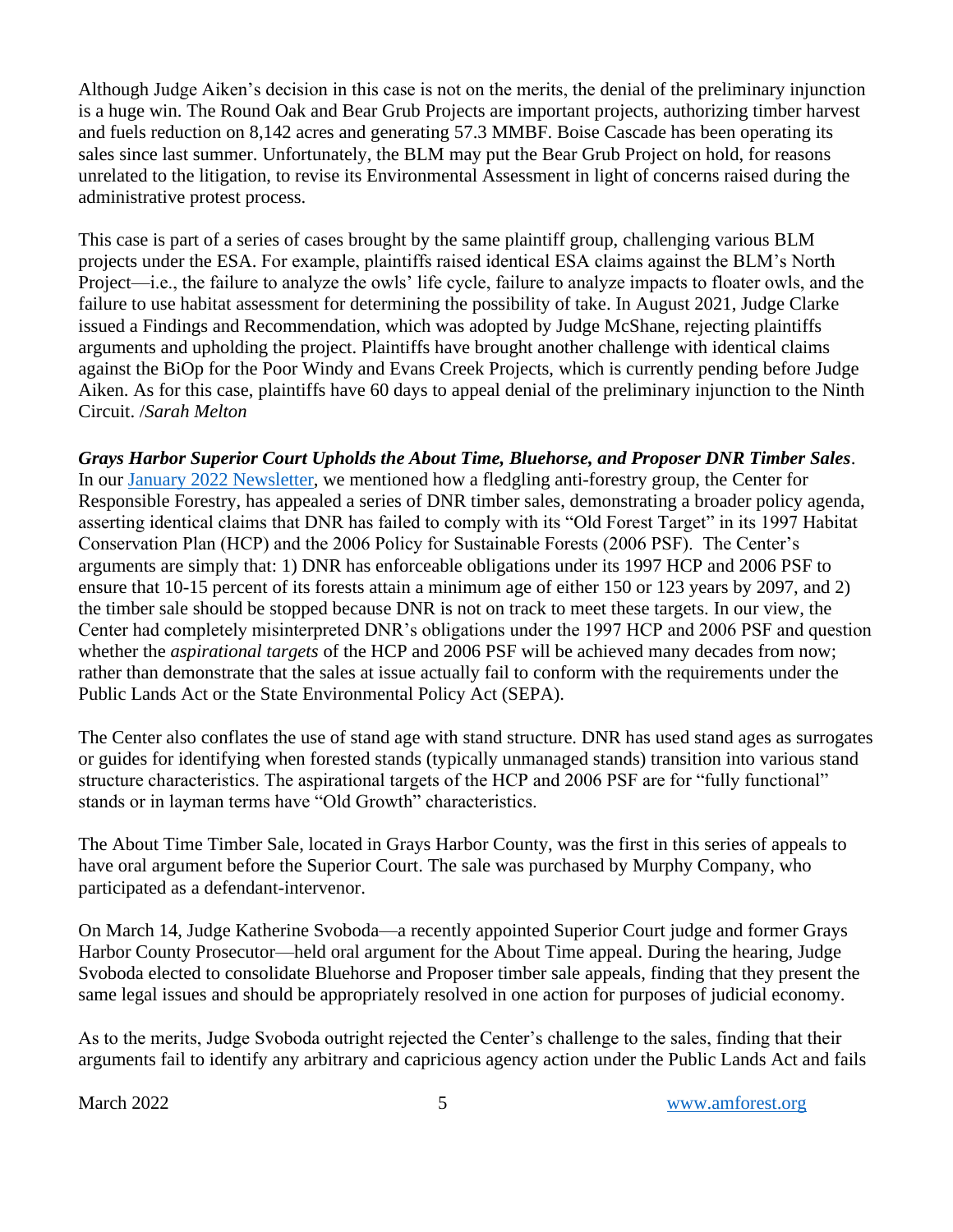to show that DNR's SEPA threshold determinations were clearly erroneous. Despite the Center for Responsible Forestry's assertion to the contrary, the court determined that RCW 79.02.030 required the Center to pay for the cost of preparing the administrative record, which equated to about \$5,000.

Two weeks after this favorable ruling, the Center moved to voluntarily dismiss their challenge to the Point Blank timber sale in Lewis County, which was set to have a hearing on April 5. AFRC and Lewis County intervened as defendants and submitted a [brief](https://amforest.org/wp-content/uploads/2022/03/2022.03.17-Lewis-County-AFRCs-Response-Brief.pdf) in opposition to the Center's arguments. As our brief pointed out, Lewis County and its Junior Taxing Districts are relying heavily on the proceeds from this sale to fund essential services. The Point Blank timber sale was auctioned for \$2,935,245.44, of which \$1,915,247.65 will be routed provided to Lewis County and its junior taxing districts, with the remainder being used to maintain state capitol buildings and fund DNR.

The Center has not moved to dismiss the other pending appeals, including Green Thomas, Two Years Out, Taylor Downhill Sorts, Goodman 1, and Pivot, all of which remain pending in Wahkiakum County, Jefferson County, and Pacific County Superior Court. AFRC members are purchasers of several of the sales implicated in those appeals.

We suspect that Center for Responsible Forestry will appeal the ruling in About Time, Bluehorse, and Prosper to the Washington Court of Appeals. AFRC is closely monitoring this action, as well as the other DNR timber sale challenges. /*Sara Ghafouri*

*Despite Mixed Ruling, Judge Winmill Allows the Brebner Flat Project to Proceed.* On March 2, the U.S. District Court for the District of Idaho issued a mixed ruling in a challenge to the Brebner Flat Project on the Idaho Panhandle. AFRC intervened on behalf of our member Stimson Lumber Company and was previously successful in defeating a motion for preliminary injunction against the project (see [February 2021 Newsletter\)](https://amforest.org/wp-content/uploads/2022/03/February-2022-Newsletter.pdf).

Plaintiffs' ESA claim asserted that the Forest Service failed to prepare a biological assessment for the grizzly bear. In support of their claim, plaintiffs argued that the species list from FWS, that identifies which endangered or threated species may be present in the project area, should have included the grizzly bear. Section 7(c) of the ESA requires the species list to be based on the "best scientific and commercial data available."

Judge Winmill agreed with plaintiffs, finding that the Forest Service violated the ESA by failing to obtain an adequate species list that demonstrates what ESA-listed species may be present in the action area. The court determined that FWS did not sufficiently articulate how it updates its species maps with respect to the grizzly bear, characterizing the agency's descriptions as "hazy" and questioned whether the FWS had done so based on the most recent (at that time) grizzly bear monitoring report for the Selkirk Mountain. The district court acknowledged that the species list would likely not change if or when the FWS does a better job drawing the line between the science and the species list, but the court concluded the Forest Service had relied on a species list that did not pass legal muster and remanded that issue for further analysis.

Both Federal Defendants and Stimson raised an additional defense as to why the preparation of a biological assessment in this instance was unnecessary. We argued that under the ESA, and FWS's implementing regulations, the preparation of a biological assessment is necessary only for "*major*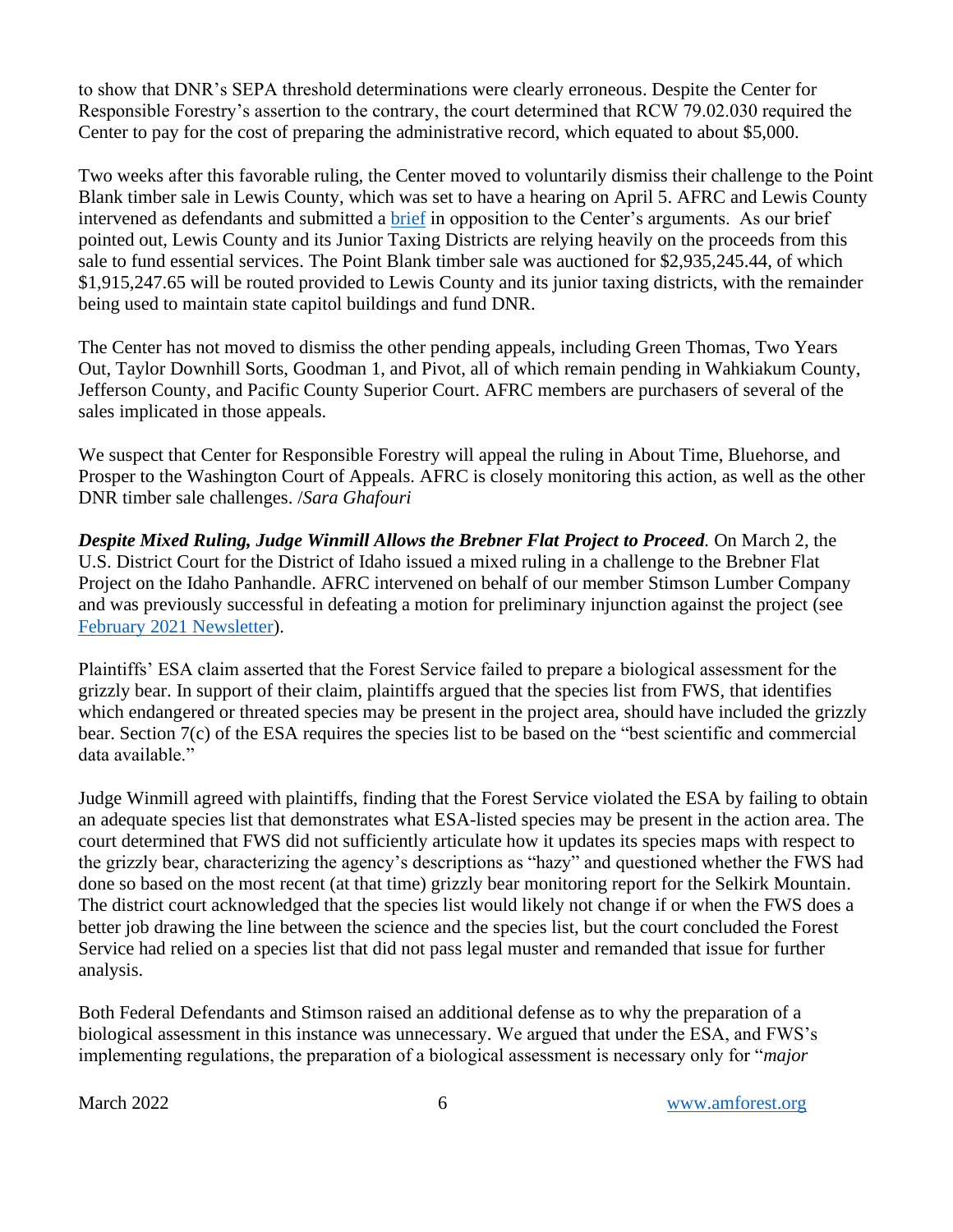*construction*" activities. AFRC has tried to push this legal argument in other cases. For example, in the challenge to the North Hegben Project on the Custer Gallatin National Forest we raised the same argument, but it was rejected by the court.

Judge Winmill wrote 16 pages analyzing the statutory and regulatory text and history, finding that the mandatory scope of the biological assessment is set out in the plain text of the ESA and that an agency may not interpret the statute (via a regulation) in a manner that contravenes the plain text. However, Judge Winmill's analysis interpreted the regulation in a manner that *is consistent* with both the ESA and the regulatory text: "Simply because the regulation requires a [biological assessment] for major construction activities does not mean that it excuses the Forest Service from preparing a [biological assessment] for projects that are not major construction activities. Interpreting the regulation as a non-exhaustive example of a circumstance when a [biological assessment] is required harmonizes the regulation with the agency's statutory duty."

Plaintiffs requested that the Brebner Flat Project be vacated in light of the ESA violation, but Judge Winmill ruled that "the agency's error is limited in severity, and vacatur would result in a disproportionate disruption to the project, which has largely withstood the environmental groups' legal challenge." The court expressly acknowledged that vacatur would "cause immediate economic harm and would threaten the safety of local communities." Judge Winmill also recognized how the project would benefit communities within the wildland urban interface: "the [c]ourt is particularly mindful of the dangers that ceasing harvest operations now would pose to the [WUI] of Avery for the upcoming fire season." AFRC would like to thank Julie Weis with Haglund Kelley LLP for her exemplary work in defending the Brebner Flat Project on behalf of our members. /*Sarah Melton*

*Ninth Circuit Denies Emergency Request for a Preliminary Injunction on 18 Projects.* In our [January](https://amforest.org/wp-content/uploads/2022/01/January-2022-Newsletter.pdf)  [2022 Newsletter,](https://amforest.org/wp-content/uploads/2022/01/January-2022-Newsletter.pdf) we reported the Ninth Circuit issued an unpublished memorandum decision vacating the district court's denial of a preliminary injunction that implicates 31 Projects on the Stanislaus, Sierra, and Sequoia National Forests. The Ninth Circuit panel requested that the district court do the following on remand: (1) order the Forest Service and FWS to advise the district court on whether the raw post-2020 wildfire vegetation data cited by plaintiffs' is compatible with existing methods or models for estimating the fisher population; (2) order the Forest Service and FWS to advise whether it would have taken too long to model a new fisher population estimate from the raw post-2020- wildfire vegetation data at issue here considering any urgent need to complete the 31 Forest Service logging projects; (3) inquire into any other questions pertinent to whether the raw post-2020-wildfire vegetation data makes any difference in the ESA analysis of these logging projects, including why FWS did not use this data in formulating the 2021 Programmatic Biological Opinion (BiOp), why FWS can or cannot use this data, where FWS is now in its analysis of the fisher population, and what has been done with this data; and (4) reevaluate plaintiffs' request for a preliminary injunction on its ESA claim in light of any update to the size of the SSN fisher population based on "'the best scientific and commercial data available' when formulating a BiOp."

On remand, the district declined to follow plaintiffs' request to proceed with an entirely new preliminary injunction motion. Instead, the court set a briefing schedule requiring Federal Defendants to file a factual submission that responds to the specific inquires identified by the Ninth Circuit in its memorandum decision and allow plaintiffs an opportunity to respond to the agency's factual submission. In a footnote, the court also explained it has an "overwhelming caseload" with an extensive "backlog," which may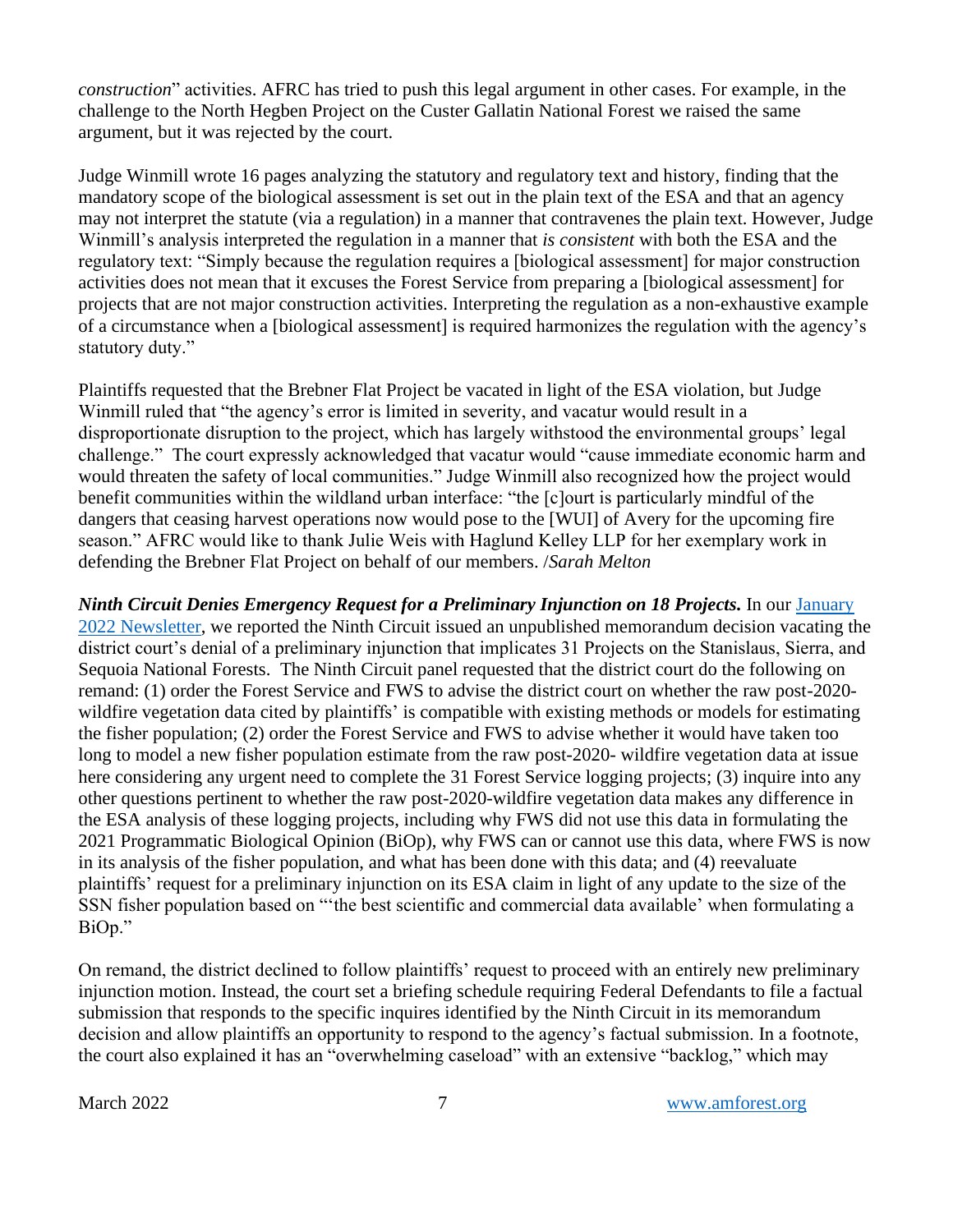result in the court not being able to issue orders in submitted civil matters within an acceptable period of time.

Concerned by the potential delay from the district court, plaintiffs quickly filed an emergency motion for a preliminary injunction with the Ninth Circuit, requesting that 18 out of the 31 projects be enjoined, alleging that those project activities may have an impact on the fisher or its habitat. Before the government had time to respond to plaintiffs' motion, the Ninth Circuit promptly denied the request for an injunction. The court noted that the factual record does not contain "sufficient evidence to allow us to determine whether Unite the Parks will suffer irreparable harm absent the preliminary relief that it seeks from us. It is not clear from Unite the Parks' motions whether any of the logging projects at issue, let alone which ones, would affect the fisher or its habitat. We conclude that this determination is best addressed in the first instance by the district court because it requires further factfinding."

However, the Ninth Circuit ordered the district court to "act expeditiously" and "to promptly rule on the preliminary injunction issues [that were] remanded." In response, the district court informed the parties that it will hold a hearing shortly after briefing is completed in April and will issue an order before June 1, 2022.

AFRC continues to monitor this case given its impact on the Sierra and Sequoia National Forests' timber program. Many of the projects that plaintiffs seek to enjoin have already withstood litigation and include important forest health and resiliency work. For example, AFRC member Sierra Forest Products has several sales implicated by the preliminary injunction request—including sales associated with the Bald Mountain Restoration, Exchequer Restoration, Joey Healthy Forest and Fuels Reduction Projects—which are planned for operations in 2022 and involve important salvage, hazard tree removal, and forest resiliency treatments. /*Sara Ghafouri*

*Mixed District Court Ruling Regarding the Houston South Project.* On March 30, the U.S. District Court for the Southern District of Indiana issued a mixed ruling in a challenge to the Houston South Vegetation Management and Restoration Project on the Hoosier National Forest in Indiana.. The Houston South Project includes over 3,400 acres of hardwood harvest and significant work to regenerate white oak stands. There was broad support for the project because it would help the Forest achieve its goal of establishing 4 to 12 percent of the area to contain young forest habitat, which would benefit diverse wildlife populations including the Ruffed Grouse. Partnering with numerous forestry and wildlife groups, AFRC filed an *amicus curiae* brief in support of the project. See [January 2021 Newsletter.](https://amforest.org/wp-content/uploads/2021/04/January-2021-Newsletter.pdf)

AFRC participated in this case because it presented an opportunity to fight the expansion of the Ninth Circuit's *Cottonwood* case, which environmental groups have heavily relied on in support of their ESA challenges. The *Cottonwood* decision directs the Forest Service to re-do its Forest Plan consultation anytime new information on endangered species arises, greatly complicating Forest Service timber sales across the Northwest.

Plaintiffs challenged the Houston South Project, asserting it violated NEPA and the ESA. First, plaintiffs alleged that the Forest Service violated NEPA by failing to consider any "mid-range alternatives" and failing to take a hard look at the potential effects of the project activities on the nearby Lake Monroe. Plaintiffs also alleged that the Forest Service and FWS violated the ESA by failing to reinitiate consultation on the Indiana bat, an ESA listed species, because "new information" on the White Nose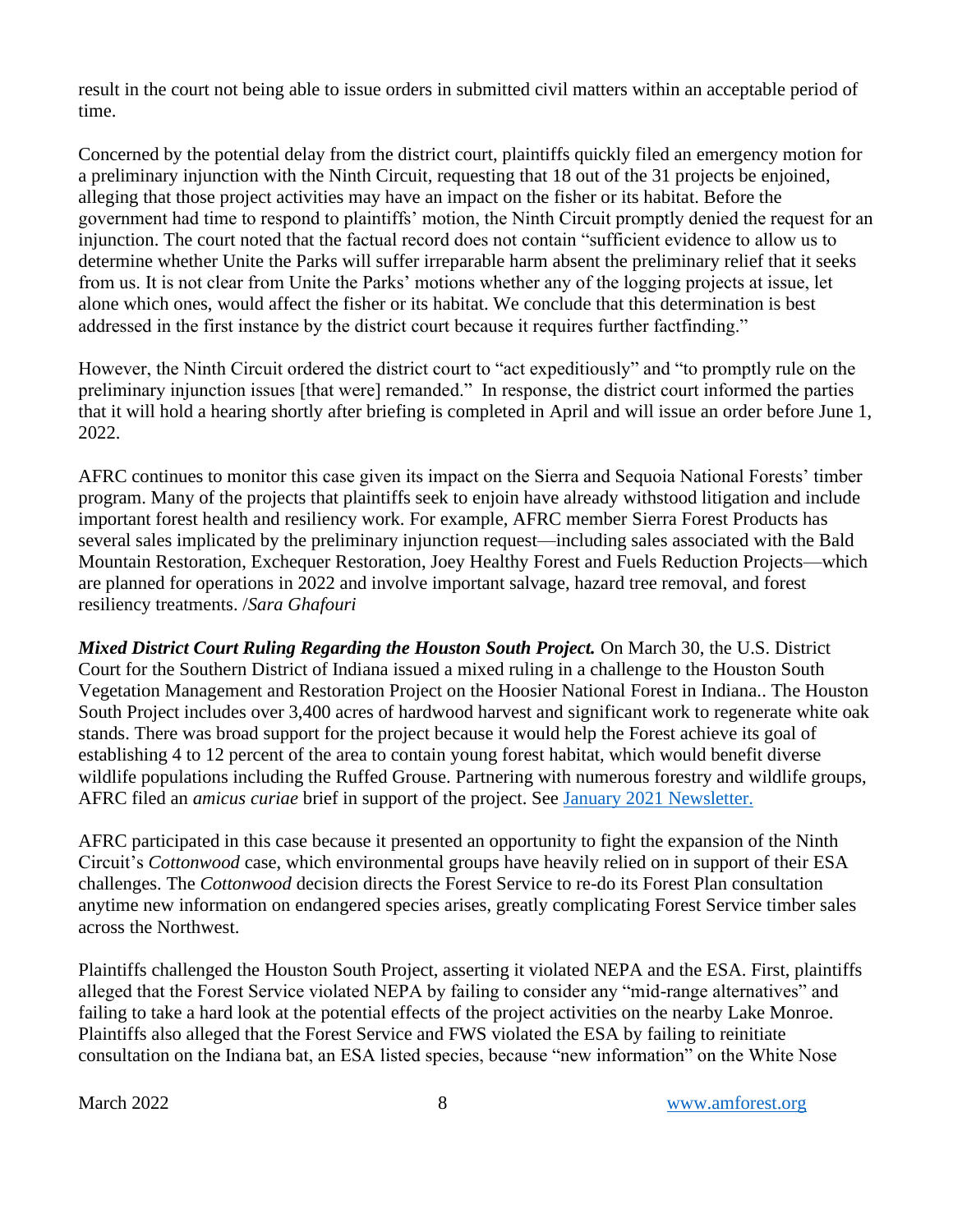Syndrome, a disease affecting hibernating bats, "reveal[ed] effects of the action that may affect" the bat in a manner not previously considered.

Chief Judge Tanya Walton Pratt rejected plaintiffs' ESA claims, holding that the Forest Service and FWS did not fail to consider the "best available science." Plaintiffs' argument rested on the assertion that Federal Defendants failed to consider a 2019 Review on White Nose Syndrome, but the court found that 2019 Review and the review of Houston South Project were issued weeks apart by the same FWS biologist. The court determined that there was no evidence in the record to suggest the biologist ignored their own findings about the bat while "greenlighting" the project. On this issue, however, the court did not address or even reference the Ninth Circuit's decision in *Cottonwood*. Judge Pratt also rejected one of plaintiffs' NEPA claims, holding the Forest Service rightly considered reasonable alternatives and noted that the court's "job is to ensure [the Forest Service] complied with the [NEPA] procedural requirement to consider alternatives, not pass judgment on whether suggested alternatives should have been chosen."

Unfortunately, the court granted summary judgment in favor of plaintiffs on their other NEPA claim for failure "to fully evaluate the environmental effects to Lake Monroe" and remanded that issue to the Forest Service for additional analysis. The Forest Service owns approximately 20% of the Lake Monroe watershed, including portions of the South Fork Salt Creek watershed, which contributes 30% of Lake Monroe's water and is located within the Houston South Project area. Judge Pratt found that the Forest Service failed to evaluate the potential impacts the Houston South Project could have on Lake Monroe, which suffers from sedimentation and algal blooms but serves as the sole source of drinking water for 120,000 people in southern Indiana, and that the Forest Service did not adequately consider or discuss these concerns. Judge Pratt ruled that the Houston South Project should therefore not move forward without first determining how the water quality of Lake Monroe could be affected.

We appreciate the Ruffed Grouse Society, National Wild Turkey Federation, Congressional Sportsmen's Foundation, Indiana Forestry & Woodland Owners Association, Indiana Sportsmen's Roundtable, Backcountry Hunters & Anglers, National Deer Association, Izaak Walton League of America, Porter County Chapter, Indiana Hardwood Lumbermen's Association, and Federal Forest Resource Coalition for their participation as *amici* in this matter. /*Sarah Melton*

#### *AFRC in the News*

- Nick Smith was interviewed by [Northwest Public Broadcasting](https://www.nwpb.org/2022/03/30/the-fight-for-legacy-forests-the-supreme-court-case/) on DNR state trust lands and the case attacking the trust mandate in the State Supreme Court.
- Amanda Astor from Associated Oregon Loggers and Nick Smith co-authored an opinion in the [Register Guard](https://www.registerguard.com/story/opinion/columns/2022/03/19/logging-at-home-needs-prioritization-over-russian-imports/65345287007/) regarding the need to replace lumber imports with wood products made in Pacific Northwest.

# **Advances in Bioacoustics Technology for Northern Spotted Owl and Marbled Murrelet Surveys**

Land managers with the Forest Service typically develop timber sales designed to minimize potential adverse impacts to threatened and endangered species, including the Northern Spotted Owl (NSO) and Marbled Murrelet (MAMU). That design includes seasonal restrictions on timber operations to avoid

.<br>ب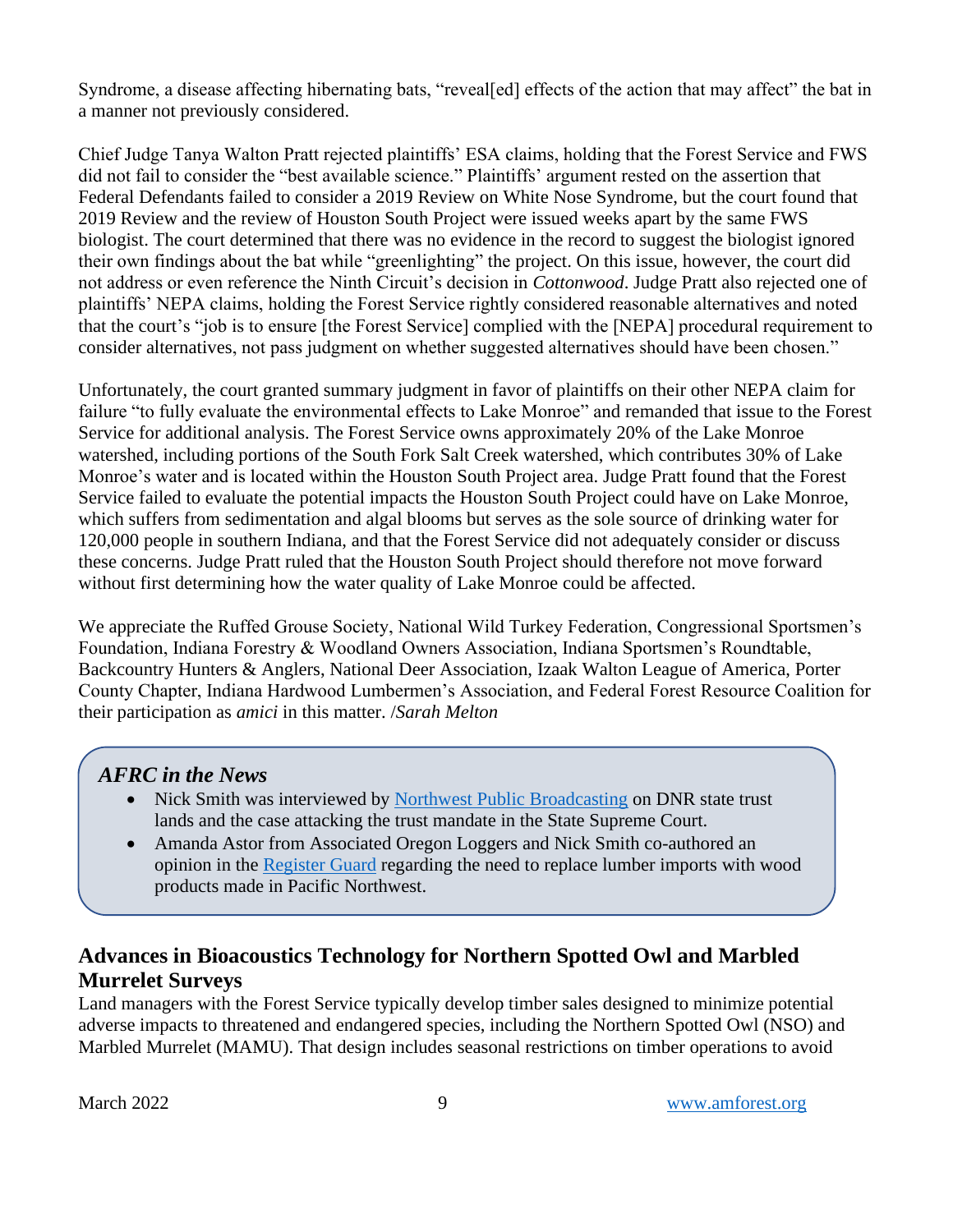noise disturbance to these species during their nesting and breeding periods. By themselves, those restrictions are manageable; however, layer those wildlife restrictions with wet-weather restrictions, summer fire shutdowns, recreation restrictions, and others, and the available days to operate in a single calendar year diminish significantly. A 2018 BLM timber sale called [Clean Slate](https://www.blm.gov/or/districts/medford/timbersales/files/Clean_Slate_Full_Contract.pdf) provides an extreme example by not having a single month where timber operations were unrestricted. Clean Slate did not attract any bidders, likely because it was largely inoperable.

AFRC regularly urges federal land managers to design this myriad of restrictions in a manner that protects the resources of concern while generating timber sale contracts that can be realistically implemented. The way seasonal restrictions for the NSO and MAMU are currently applied, coupled with emerging research on new surveying technology, provides an opportunity to improve this design.

The [January issue](https://www.fs.usda.gov/pnw/publications/bioacoustics-and-artificial-intelligence-new-chapter-northern-spotted-owl-monitoring) of Science Findings, published by the Pacific Northwest Research Station, provides updates on a pilot study of the effectiveness of bioacoustics monitoring in detecting the location of NSOs across ten historical demographic study areas. Conventional surveying techniques for NSOs involved callback and mark-and-recapture methods. Not only are those methods costly and time intensive, but scientists became concerned with the risk to NSOs responding to these calls in the growing presence of aggressive Barred Owls. In response to these challenges, researchers developed a pilot study in 2017 to test the effectiveness of bioacoustics in detecting NSO presence. This pilot includes thousands of autonomous recording units placed across the demographic study areas that can distinguish the vocal calls of numerous bird species, as well as other wildlife. This new technology has the potential to detect the locations of NSOs, MAMUs, and other species across millions of acres in a way that would be infeasible and impractical with the historical calling techniques used for the past several decades.

If this new technology continues to yield successful outcomes, it could be applied to both broad-scale population trend assessments as well as project-level designs. The current application of seasonal wildlife restrictions on timber sales by the Forest Service is constrained by the costly and time-intensive nature of conducing NSO and MAMU surveys though historical methods. The Siuslaw National Forest, for example, anticipates conducting commercial thinning across approximately 1,500 acres in 2022 and over 2,700 in 2023 and does not have the capacity or funding to conduct NSO and MAMU surveys across this footprint. So, instead of determining whether these species are actually present in the vicinity of these vast acreages, the Forest uses habitat as a surrogate for occupancy. In other words, they assume every acre that meets established habitat thresholds is occupied by NSOs and MAMUs and applies operating restrictions adjacent to those acres. These assumptions lead to inflated levels of restrictions since not every acre that contains habitat is likely occupied by these species.

The operating restrictions on a [sale currently advertised](https://www.fs.usda.gov/Internet/FSE_DOCUMENTS/fseprd1002316.pdf) by the Siuslaw National Forest called Sailing illustrates this reality well. The project operation schedule under C6.315 does not apply restrictions around occupied habitat but rather around **all** "mature or old-growth forest" regardless of whether it is being used by these sensitive species. Bioacoustics monitoring could allow the Forest Service to make real occupancy determinations across these acres to align operating restrictions with actual species presence.

The NSO monitoring program is expected to transition to bioacoustics by 2023. The U.S. Fish & Wildlife Service is developing protocols based on bioacoustics that can be used on project-level activities, including timber sales. /*Andy Geissler*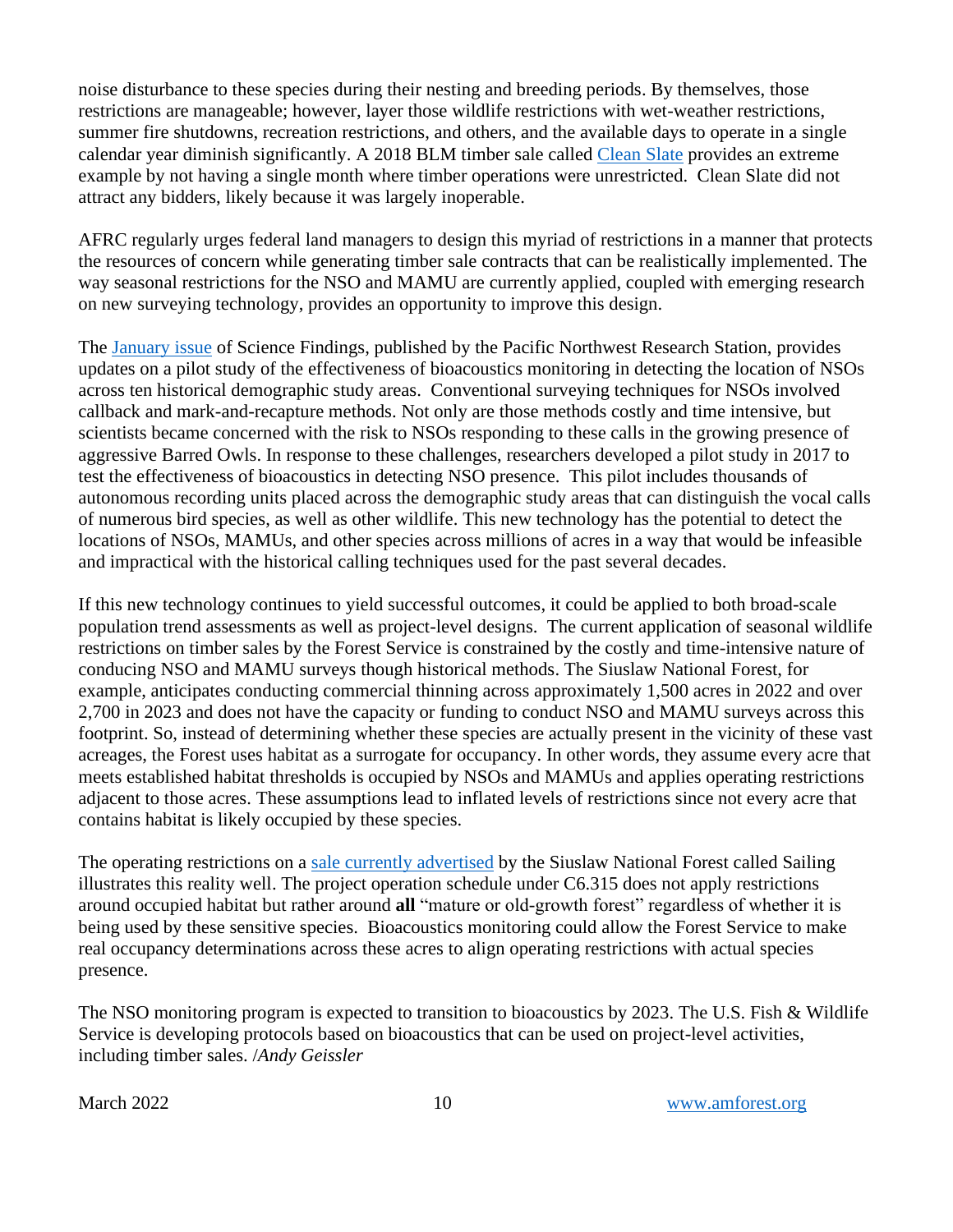**Washington DNR Fails to Hit Volume Target and Lowers Fiscal Year 2022 Target** At the July 6, 2021, Board of Natural Resources (Board) meeting, [DNR staff provided a Fiscal Year 2022](https://amforest.org/wp-content/uploads/2022/03/em_bc_bnr_ts_fy2223sch_07062021.pdf)  [Sale Plan and Volume target.](https://amforest.org/wp-content/uploads/2022/03/em_bc_bnr_ts_fy2223sch_07062021.pdf) The July 2021 report showed a statewide sale volume target of 580,114 MBF, with 518,895 MBF of this volume scheduled for western Washington. Currently the average western Washington Sustainable Harvest level for the Fiscal Year 2015 to 2024 planning decade is 465,000 MBF or 465MMBF. Due to earlier shortfalls in the current planning decade, DNR had scheduled 494,000 MBF to be delivered in Fiscal Year 2022, along with a 24,359 MBF shortfall from Fiscal Year 2021. It is anticipated that DNR will [report at the April 5](https://amforest.org/wp-content/uploads/2022/03/em_bc_bnr_tspres_04052022.pdf) BNR meeting (as published and downloaded on 3/29/22) that the new statewide Fiscal Year 2022 target has been lowered to 458 MMBF. Based on this presentation, DNR had already lowered the Fiscal Year 2022 target from 580,114 MBF down to around 564 MMBF.

AFRC now anticipates that in western Washington DNR will offer 381,465 MBF, or 137,430 MBF below the July 6, 2021, reported Fiscal Year 2022 target. DNR-managed lands in eastern Washington are expected to provide 76,828 MBF of the new 458,293 MBF statewide target. Through the February 2022 auction, DNR has offered 281,589 MBF and sold 274,558 MBF, or approximately 60% of the new lower fiscal year target. This leaves DNR needing to sell 183,735 MBF in the last four months of the fiscal year. Currently, the March auction has 39,744 MBF and the April auction has 14,051 MBF scheduled for sale. Assuming DNR does not add additional sales to the March and April auctions, they will need to sell 129,940 MBF in May and June or roughly 28% of the entire fiscal year target.

DNR reports several reasons for these shortfalls. These include the ongoing "Older Forest" issue (see [February 2022 Newsletter\)](https://amforest.org/wp-content/uploads/2022/03/February-2022-Newsletter.pdf), staffing, and others. It is anticipated that DNR will report to the Board that staff expects to shift 146 MMBF into the next fiscal year. The breakout of this volume is reported as 38 MMBF related to "older forests," 73 MBF related to "staffing issues" and 35 MBF listed as "other." It should be noted that this is the volume that is anticipated to be "shifted" into the next fiscal year. Not the total volume impacted by these issues. DNR currently has at least 7 timber sales on hold related to the "older forest" issue, that account for about 49 MMBF.

Additionally, DNR staff is "re-working" a host of timber sales under the "interim guidance" mentioned above. This has led to removal of volume that DNR may re-offer in the future once the Board has addressed the "older forest" issue. However, we have strong reasons to believe that portions of this "pre-1900" volume will not be brought to auction, even if the Board affirms the current Old Growth policy. At this time, it is unclear what the full impact of the "interim guidance" about "pre-1900" stands will be on DNR timber sale program.

While the Department has had challenges filling field forester positions, we also understand they have had staff in various Regions work to help other Regions complete timber sales on time. Plus, staff is now spending time "re-working" existing timber sales that have not been presented to the Board under the "interim guidance" on the "pre-1900" stands. This is diverting staff time from the new sales they should be working on. The "other" category includes sales that have been delayed for reasons other than staffing and "older forest" impacts. One challenge that DNR reports with some of these sales has been lack of access due to snow or storm events for Forest Practices to review and approve Forest Practices harvest applications. At this time, it is unclear if DNR will meet this lower target for Fiscal Year 2022. And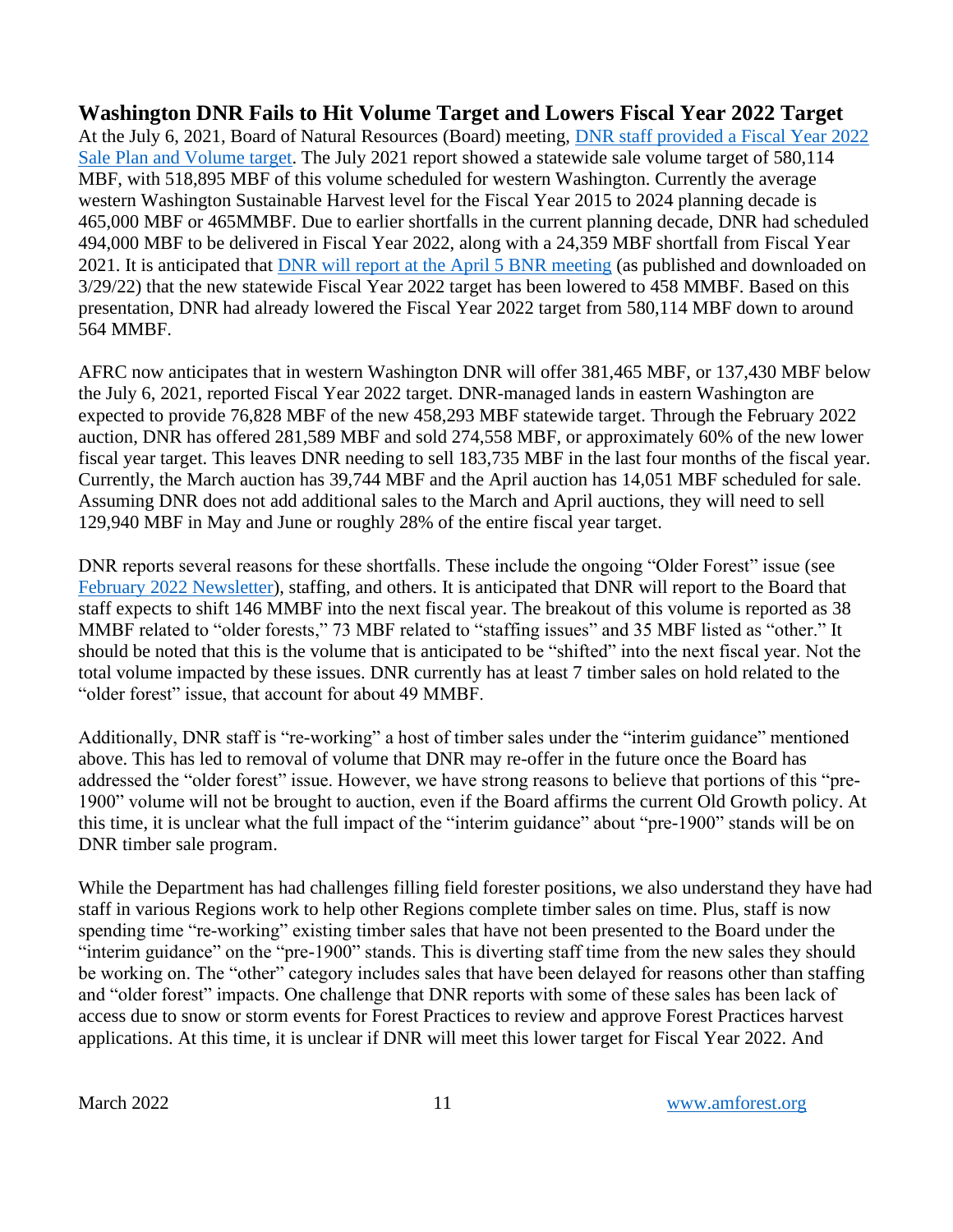absent a resolution to the "older forest" issue, the Fiscal Year 2023 target will be highly unreliable. */Matt Comisky*

### **Groups Working to Help Reboot Okanogan-Wenatchee National Forest Restoration**

The Okanogan-Wenatchee National Forest located in North Central Washington covers 3.8 million acres, stretching from Naches to the south to the Canadian border to the north. This diverse forest has a host of challenges implementing critical restoration work needed to stay ahead of the prolific wildfire threat faced every summer. Recent landscape-sized projects have stalled out and the implementation of needed thinning and restoration work has not happened, leading to frustration for forest planners as well as stakeholders such as the North Central Washington Forest Health Collaborative (NCWFHC) and the timber industry. The consequences for this lack of implementation became very clear this past summer when 225,000 acres of the Forest burned including part of the proposed Twisp Project on the Methow Valley District.



Photos: Members of NCWFHC and the Forest Service discuss options of managing LSR lands on the Okanogan-Wenatchee National Forest

Six of the top ten key firesheds in Region 6 identified for a multiyear national investment strategy to target fuel management funding to reduce risk to developed areas are located on the Okanogan-Wenatchee. Firesheds were identified based on wildfires igniting on forest land available for mechanical treatments and near at-risk communities. The Wildfire Crisis Implementation Plan and Strategy released in January 2022 prioritizes hazardous fuels treatments, including commercial thinning, on these key firesheds. It is critical that the Okanogan-Wenatchee improve its project planning effectiveness in order to meet the desired outcomes and priorities outlined in this Plan.

There are a host of reasons why the projects which promote forest restoration, (Upper Wenatchee Pilot Project and Twisp Project) have failed. Those include uncertainty on how to manage forests on lands designated as Late Seral Reserves (LSR) stands of timber, completing consultation with the U.S. Fish and Wildlife Service in a timely manner, an out-of-date Forest Restoration Strategy, and failure of the NCWFHC to lend its timely support to certain projects like Twisp, thus causing delays.